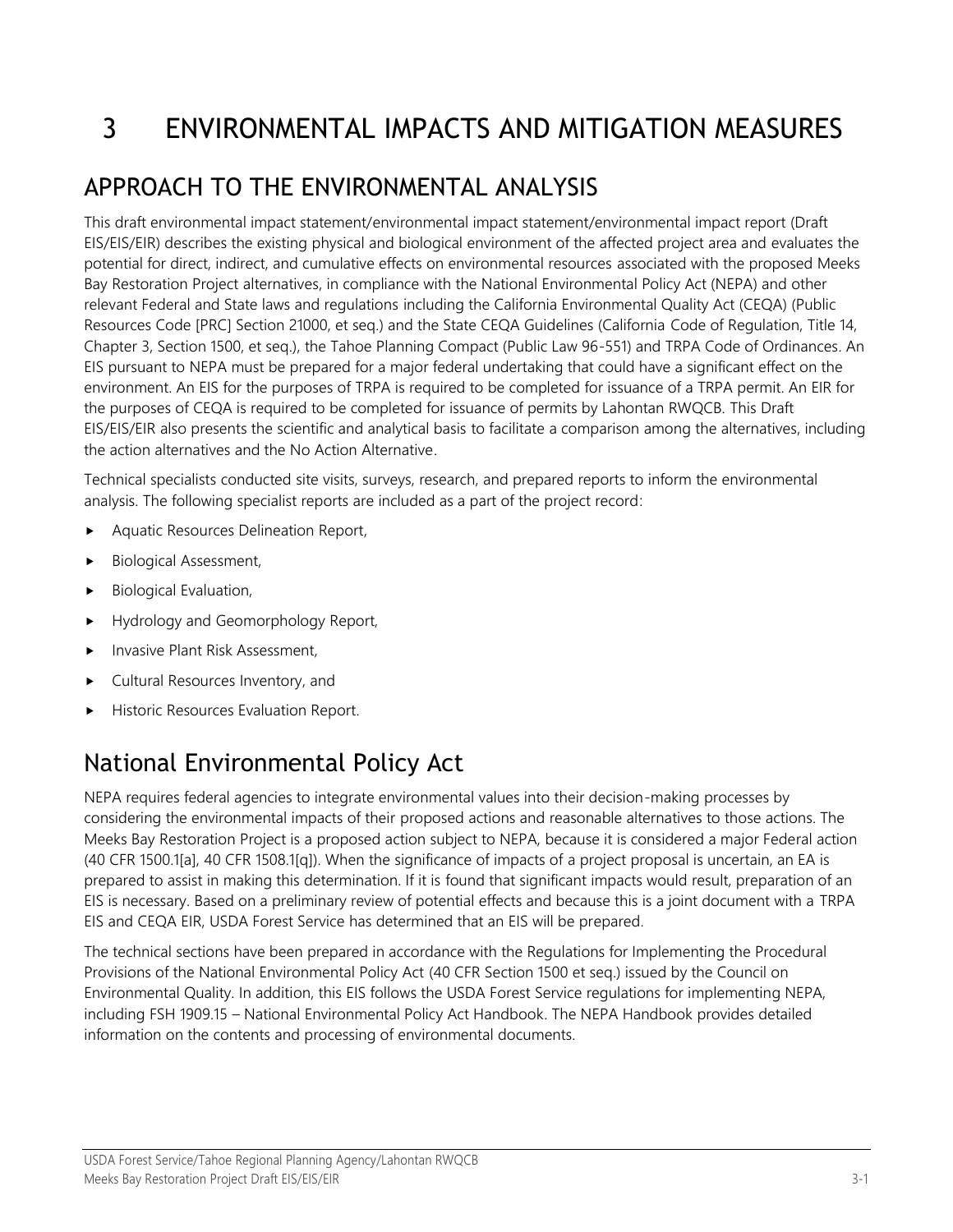#### Tahoe Regional Planning Agency

Article VII(a)(2) of the Bi-State Compact requires TRPA, when acting upon matters that may have a significant effect on the environment, to prepare and consider a detailed EIS before deciding to approve or carry out any project. The TRPA Code states that an EIS shall identify significant environmental impacts of the project, any significant adverse environmental effects that cannot be avoided if the project is implemented, and mitigation measures that must be implemented to meet threshold standards of the Lake Tahoe Basin (TRPA Code of Ordinances [Code] Section 3.7.2). In addition, an EIS must include a discussion of the relationship between local short-term uses of man's environment and the maintenance and enhancement of long-term productivity and any significant irreversible and irretrievable commitments of resources that would be involved in the project should it be implemented. The EIS shall also evaluate growth-inducing impacts of the project (TRPA Code, Section 3.7.2).

TRPA has established Environmental Threshold Carrying Capacities (threshold standards) and indicators for nine resource areas: water quality, air quality, scenic resources, soil conservation, fish habitat, vegetation, wildlife habitat, noise, and recreation. TRPA threshold standards are minimum standards of environmental quality to be achieved in the Tahoe Region. Every four years, TRPA evaluates the attainment status of all TRPA threshold standards. The latest TRPA Threshold Evaluation was completed in 2019. Pursuant to TRPA Code Section 4.4, TRPA is required to find that the project would not cause the threshold standards to be exceeded. The EIS/EIS/EIR helps to inform TRPA in making the findings; however, the specific threshold analyses and findings will be contained in staff reports and written findings presented to the TRPA Governing Board during consideration of certification of this EIS/EIS/EIR and approval of a project alternative at the conclusion of the environmental review process.

# California Environmental Quality Act

CEQA and the State CEQA Guidelines direct that an EIR evaluate and disclose the significant and potentially significant environmental impacts associated with a project. The significant and potentially significant environmental effects of all phases of the project and project alternatives, including construction and operation, are evaluated in the analysis (consistent with State CEQA Guidelines Section 15126.2). A significant effect is defined in CEQA as a substantial or potentially substantial adverse change to the physical environment resulting from implementation of the project. Where significant effects on the environment are identified, the document describes feasible mitigation measures and a reasonable range of alternatives to reduce the significant or potentially significant effects on the environment. Mitigation measures may avoid, minimize, or compensate for significant adverse impacts, and need to be fully enforceable through permit conditions, agreements, or other legally binding means (Guidelines Section 15126.4[a]). Mitigation measures are not required for effects that are found to be less than significant. An EIR must also identify growth-inducing impacts and any significant effects that are unavoidable.

### Contents of Environmental Analysis Sections

Sections 3.1 through 3.13 of this Draft EIR/EIS/EIS present a discussion of regulatory background, existing conditions, environmental impacts associated with construction and operation of the project, mitigation measures to reduce the level of impact, and residual level of significance (i.e., after application of mitigation, including impacts that would remain significant and unavoidable after application of all feasible mitigation measures). Issues evaluated in these sections consist of the environmental topics identified for review through environmental scoping and public participation.

Sections 3.1 through 3.13 of this Draft EIR/EIS/EIS each include the following components.

Regulatory Setting: This subsection presents information on the laws, regulations, plans, and policies that relate to the issue area being discussed. Applicable regulations originating from the federal, regional, state, and local levels are each discussed as appropriate.

Environmental Setting: This subsection presents the existing environmental conditions in the project area and in the surrounding area as appropriate and serves as the description of the affected environment for purposes of NEPA and environmental setting in accordance with State CEQA Guidelines Section 15125. The discussions of the environmental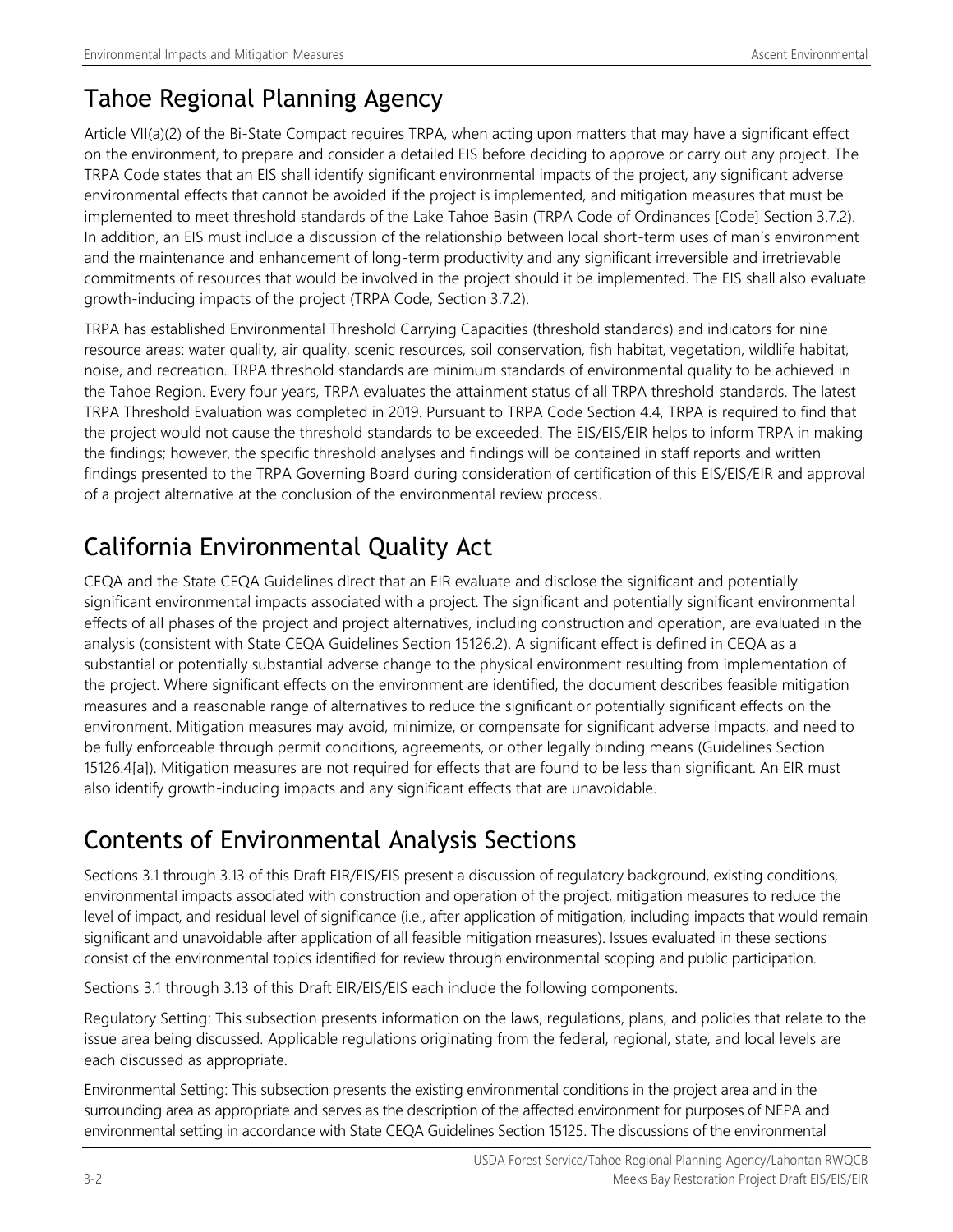setting focus on information relevant to the issue under evaluation. The extent of the environmental setting area evaluated (the project study area) differs among resources, depending on the locations where impacts would be expected.

Environmental Impacts and Mitigation Measures: This subsection presents thresholds of significance and discusses potentially significant effects of the Meeks Bay Restoration Project alternatives on the existing environment, including the environment beyond the project boundaries. The methodology for impact analysis is described, including technical studies upon which the analyses rely. In this subsection, thresholds of significance are defined and if the project would have no impact on a threshold, it is disclosed and dismissed from further evaluation.

Project impacts and mitigation measures are numbered sequentially in each subsection (Impact 3.2-1, Impact 3.2-2, Impact 3.2-3, etc.). A summary impact statement precedes a more detailed discussion of the environmental impact. The discussion includes the analysis, rationale, and substantial evidence upon which conclusions are drawn. A bold font impact statement precedes the discussion of each impact and provides a summary of each impact and its level of significance.

Under NEPA, preparation of an EIS is triggered if a federal action has the potential to "significantly affect the quality of the human environment," which is based on the context and intensity for each potential impact (40 CFR 1508.27). TRPA and CEQA require a determination of impact significance for each impact discussed in an EIS and EIR based on significance criteria.

The level of impact of the alternatives is determined by comparing estimated effects with baseline conditions. Under NEPA, the No Action Alternative (expected future conditions without the project) is the baseline against which the effects of alternatives are compared to determine the relative intensity of effects among the alternatives. NEPA also seeks identification of beneficial environmental effects, if they occur. For TRPA and CEQA purposes, the existing setting (as described in "Environmental Setting," above) normally constitutes the baseline point of comparison against which a significance determination is made.

Alternative-specific analyses are conducted to evaluate each potential impact on the existing environment consistent with the requirements of NEPA (40 CFR 1502.16). This assessment specifies why impacts are found to be significant, potentially significant, or less than significant, or why there would be no environmental impact or a beneficial effect. A "potentially significant" impact and "significant" impact are treated the same under NEPA, TRPA, and CEQA in terms of procedural requirements and the need to identify feasible mitigation. For the purposes of NEPA, all significant or potentially significant impacts are required to be identified and additional avoidance, minimization, and/or mitigation measures may be provided. A less-than-significant impact, for the purposes of CEQA and TRPA, and an impact that would not be adverse, for the purposes of NEPA, is one that would not result in a substantial adverse change in the physical environment.

Impact conclusions are made using the significance criteria described in each resource section (Sections 3.1 through 3.13) and include consideration of the "context" of the action and the "intensity" (severity) of its effects in accordance with NEPA guidance. To provide a concise impact conclusion for each impact, a single impact conclusion defined in bold text is provided that combines the impact conclusion for NEPA, TRPA, and CEQA purposes.

Mitigation measures are identified, as feasible, to avoid, minimize, rectify, reduce, or compensate for significant or potentially significant impacts. Unless otherwise noted, the mitigation measures presented are recommended in the EIS/EIS/EIR for consideration by the lead agencies to adopt as conditions of approval.

Where an existing law, regulation, or permit specifies mandatory and prescriptive actions about how to fulfill the regulatory requirement as part of the project definition and would avoid an impact or maintain it at a less-thansignificant level, the environmental protection afforded by the regulation is considered before determining impact significance. Where existing laws or regulations specify a mandatory permit process for future projects, performance standards without prescriptive actions to accomplish them, or other discretionary requirements, or have a compensatory component, the level of significance is determined before considering the influence of those regulatory requirements. In this circumstance, the impact would be potentially significant or significant, and the regulatory requirements would be included as a mitigation measure.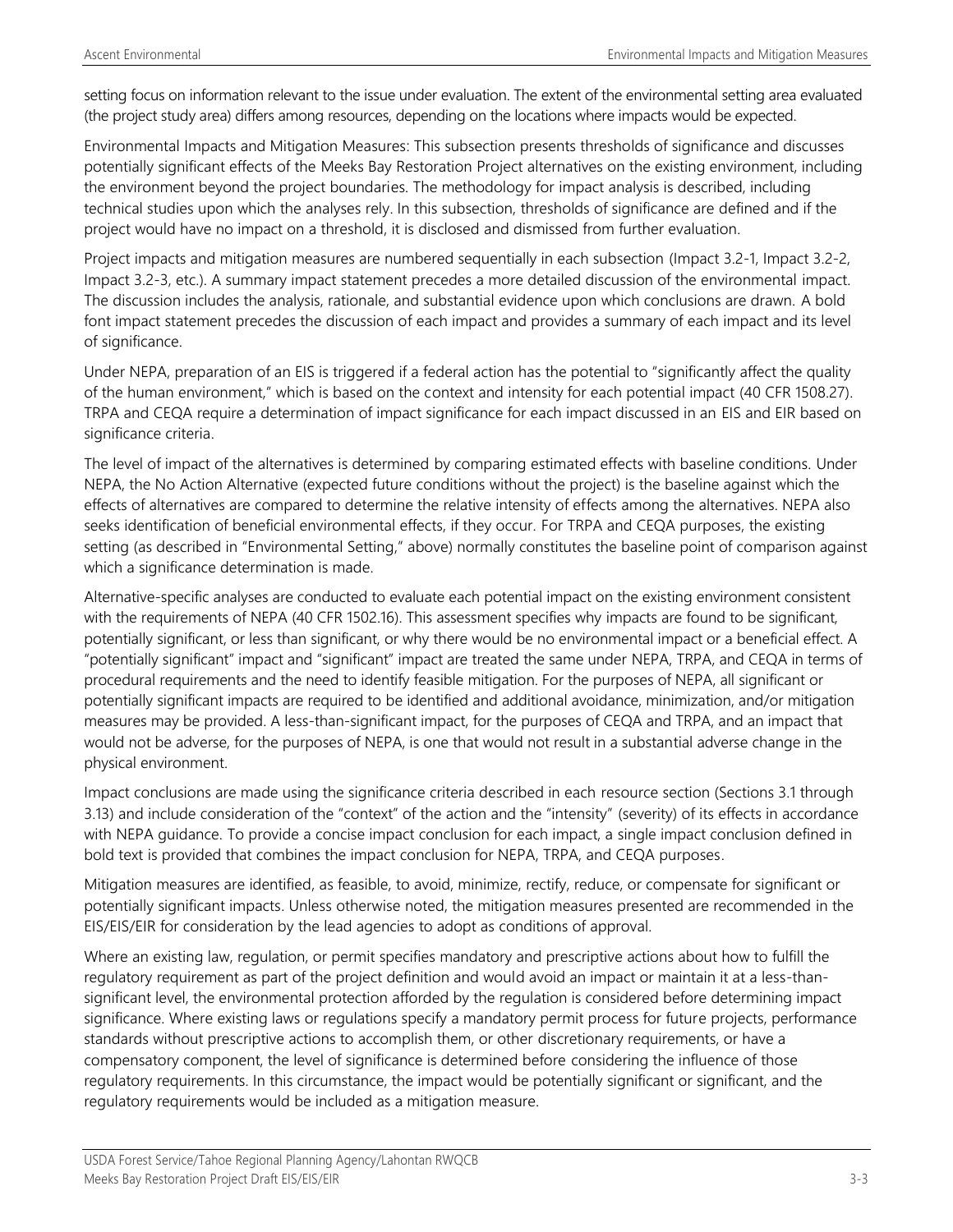This subsection also describes whether mitigation measures would reduce project impacts to less-than-significant levels. Significant and unavoidable impacts are identified as appropriate in accordance with State CEQA Guidelines Section 15126.2(b).

Cumulative Impacts: NEPA implementing regulations require consideration of cumulative effects (40 CFR 1508.25) during environmental review. Cumulative effects are defined as an "impact on the environment which results from the incremental impact of the action when added to other past, present, and reasonably foreseeable future actions regardless of what agency (federal or non-federal) or person undertakes such other actions. Cumulative impacts can result from individually minor but collectively significant actions taking place over a period of time" (40 CFR 1508.7).

Although the TRPA Rules of Procedure and Code of Ordinances do not identify consideration of cumulative impacts as a specific requirement of an EIS, the TRPA Initial Environmental Checklist form poses the following question: "Does the project have impacts which are individually limited, but cumulatively considerable?" In practice, TRPA looks to NEPA and CEQA for guidance in the approach to assessing cumulative impacts, so analysis that complies with those environmental laws is also sufficient for TRPA purposes.

Section 15130(a) of the State CEQA Guidelines requires a discussion of the cumulative impacts of a project when the project's incremental effect is cumulatively considerable. Where a project's incremental effect is not cumulatively considerable, the effect need not be considered significant, but the basis for concluding the incremental effect is not cumulatively considerable must be briefly described. Cumulatively considerable, as defined in State CEQA Guidelines Section 15065(a)(3), means that the "incremental effects of an individual project are significant when viewed in connection with the effects of past projects, the effects of other current projects, and the effects of probable future projects." State CEQA Guidelines Section 15355 defines a cumulative impact as two or more individual effects which, when considered together, are considerable or which compound or increase other environmental impacts. Cumulative impacts can result from individually minor but collectively significant projects taking place over a period of time.

The goal of the cumulative impacts analysis is twofold: first, to determine whether the overall long-term impacts of all such past, present, and probable future projects are cumulatively significant; and second, to determine whether the proposed program's incremental contribution to any such cumulatively significant impacts would be "cumulatively considerable" (and therefore significant). (See State CEQA Guidelines Sections 15130[a]–[b], Section 15355[b], and Section 15064[h]; and Communities for a Better Environment v. California Resources Agency [2002] 103 Cal. App. 4th 98, 120.)

The spatial and temporal scale of cumulative effects varies by resource. In evaluating cumulative effects of the proposed action, a variety of potential actions and scales was considered and are described in each resource section of this chapter (Table 3-1).

The cumulative analysis must consider the overall long-term effect of past, present, and reasonably foreseeable future actions when the effects of those actions could combine with the effects of the proposed project. The combined effects of past projects are reflected in the existing environmental conditions. These existing conditions are described relative to each resource topic in the "Environmental Setting" subsection of Sections 3.1 through 3.13 of this Draft EIS/EIS/EIR.

The effects of present and reasonably foreseeable future projects can be evaluated by generating a list of projects producing related effects within the geographic area of the cumulative analysis, and/or by evaluating projections based on adopted plans that address conditions related to the cumulative effects (see State CEQA Guidelines Section15130(b)). As shown in Table 3-1, the geographic scope of the cumulative analysis varies by resource area. For those resource areas where the geographic scope of the cumulative analysis is confined to the local project area and vicinity or Meeks Creek watershed, the project list approach is used. Cumulative projects include those within the Meeks Creek watershed or immediate project vicinity that have the potential to affect the same environmental resources affected by the proposed project. Temporally, cumulative projects were selected that would reasonably be assumed to combine with the Meeks Bay Restoration project and have recently been approved, are anticipated to receive approval during implementation of the project, already have funding, planning efforts are underway, or are currently being implemented or constructed. Related present and reasonably foreseeable future projects considered for the cumulative effects analysis are described in Table 3-2.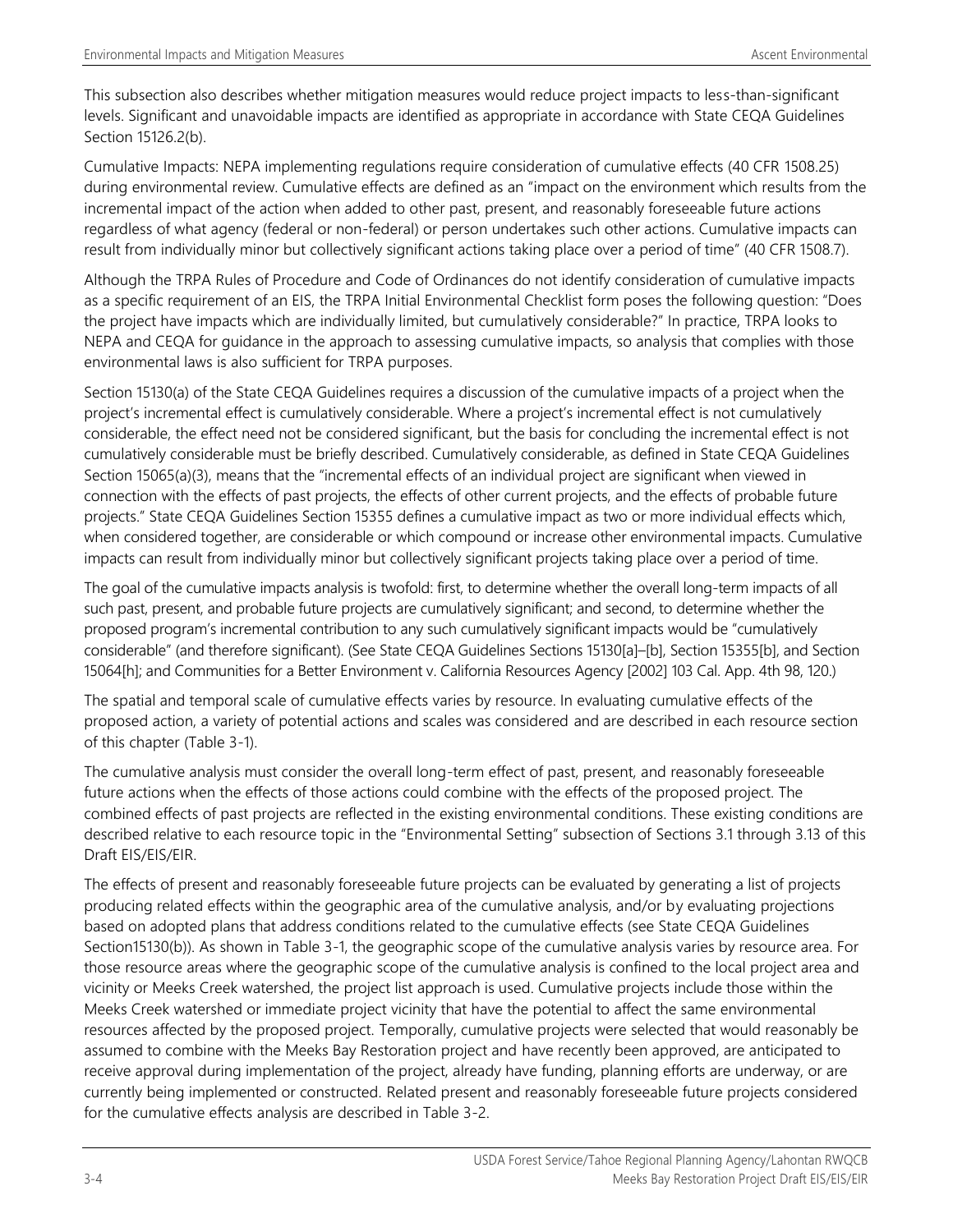| Resource Topic                                | Geographic Area                                                                                                                 |
|-----------------------------------------------|---------------------------------------------------------------------------------------------------------------------------------|
| Recreation                                    | For land-based recreation and water-based recreation exclusive of<br>motorized watercraft and sailing: west shore of Lake Tahoe |
|                                               | For motorized watercraft and sailing: Lake Tahoe Basin                                                                          |
| Scenic Resources                              | Localized (based on view shed and visibility) but may aggregate<br>throughout view corridors and travel units                   |
| <b>Cultural and Tribal Cultural Resources</b> | Project area and adjacent areas                                                                                                 |
| Terrestrial Biological Resources              | Meeks Creek watershed with implications for the Lake Tahoe Basin                                                                |
| Aquatic Biological Resources                  | Meeks Creek watershed with implications for the Lake Tahoe Basin                                                                |
| Hydrology and Water Quality                   | Meeks Creek watershed with implications for Lake Tahoe                                                                          |
| Geology, Soils, and Land Capability           | Project area                                                                                                                    |
| Air Quality                                   | Lake Tahoe Air Basin                                                                                                            |
| Greenhouse Gas Emissions and Climate Change   | Global                                                                                                                          |
| Public Safety and Hazards                     | For hazards and hazardous materials: project area, for wildfire and<br>evacuation: west shore of Lake Tahoe                     |
| <b>Noise</b>                                  | Localized (based on audibility and sensitive receptors)                                                                         |
| Transportation                                | Project vicinity                                                                                                                |
| Land Use                                      | Lake Tahoe Basin                                                                                                                |

#### **Table 3-1 Geographic Scope of Cumulative Impacts**

Source: Compiled by Ascent Environmental in 2021

For resource areas where the geographic scope of the cumulative analysis is broad, such as the Lake Tahoe Basin or Lake Tahoe Air Basin, the cumulative analysis is informed by regional, state, and federal plans that include projections and guidance related to each resource area. The plans applicable to the cumulative analysis include, but are not limited to, the Tahoe Regional Plan, USDA Forest Service, Lake Tahoe Basin Management Unit Forest Plan, and the Lahontan RWQCB Basin Plan. The specific plans and projections related to the cumulative analysis of individual resource areas are described in the "Regulatory Setting" subsection of Sections 3.1 through 3.13 of this Draft EIS/EIS/EIR.

| Table 3-2 | <b>Cumulative Projects List</b> |  |  |
|-----------|---------------------------------|--|--|
|-----------|---------------------------------|--|--|

| Project Name                                                 | Location                                                                                                    | Description                                                                                                                                                                                                                                                                                                                                                                                                                                                                                                                                       | <b>Project Status</b>                                                                                                                                                                                          |
|--------------------------------------------------------------|-------------------------------------------------------------------------------------------------------------|---------------------------------------------------------------------------------------------------------------------------------------------------------------------------------------------------------------------------------------------------------------------------------------------------------------------------------------------------------------------------------------------------------------------------------------------------------------------------------------------------------------------------------------------------|----------------------------------------------------------------------------------------------------------------------------------------------------------------------------------------------------------------|
| Tahoe Trail <sup>1</sup>                                     | Meeks Bay                                                                                                   | A component of the SR89 Corridor Management<br>Plan, this segment of the Tahoe Trail is planned to<br>connect Meeks Bay to Cascade Creek                                                                                                                                                                                                                                                                                                                                                                                                          | Feasibility and planning                                                                                                                                                                                       |
| SR 89 Recreation<br>Corridor<br>Management Plan <sup>1</sup> | From West Way just outside of<br>the City of South Lake Tahoe to<br>the El Dorado County line at<br>Tahoma. | A transportation management plan for the SR 89<br>corridor from immediately west of South Lake<br>Tahoe to the El Dorado County line at Tahoma. It<br>includes transportation and visitation management<br>strategies to address the challenges of this area's<br>extremely high transportation and recreation travel<br>demand. The components common to all the<br>strategies in the SR 89 Corridor Plan include<br>completion of the Tahoe Trail in the corridor,<br>increasing transit service, and eliminating parking<br>along the highway. | The SR 89 Corridor Plan is<br>completed. A trail<br>feasibility study to<br>examine the<br>constructability of a<br>segment of the West<br>Shore Tahoe Trail (i.e.,<br>Cascade to Meeks trail) is<br>underway. |